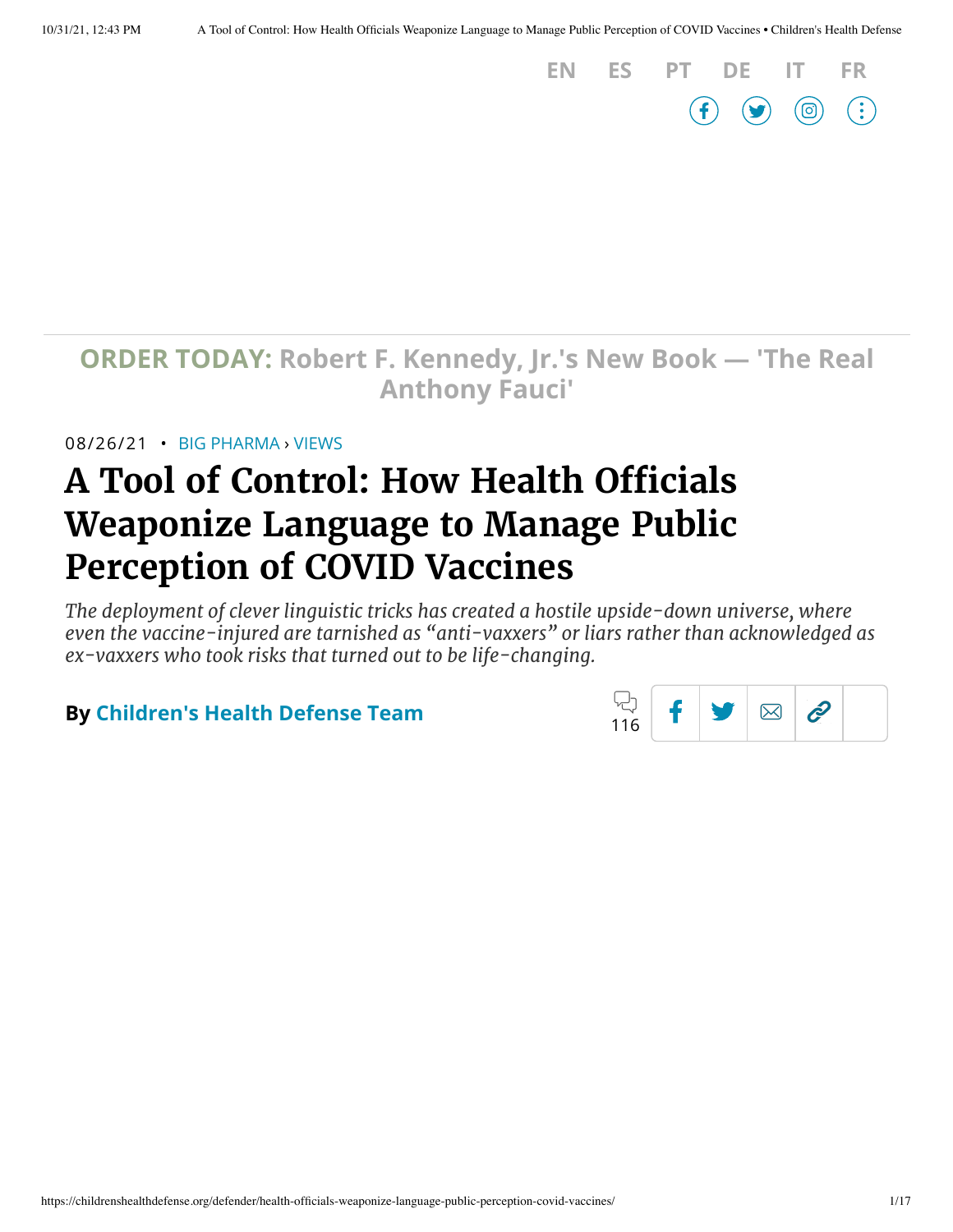

*The Defender is experiencing censorship on many social channels. Be sure to stay in touch with the news that matters by [subscribing](https://childrenshealthdefense.org/about-us/sign-up/?utm_source=top_of_article&utm_medium=the_defender&utm_campaign=sign_ups) to our top news of the day. It's free.*

[Psychological](https://breggin.com/fauci-wants-you-scared-anxious-and-compliant-its-scientific/) and [linguistic](https://www.rt.com/op-ed/527285-cia-covert-overt-media-manipulation/) manipulation are, for those in power, proven tools for building, consolidating and [maintaining](https://oxfordre.com/communication/view/10.1093/acrefore/9780190228613.001.0001/acrefore-9780190228613-e-436) dominance — a reality keenly [depicted](https://www.languagetrainers.com/blog/2016/07/25/orwell-gets-it-right-how-language-manipulates-and-controls/) in George Orwell's never-more-relevant novel, "1984."

As [phrased](https://www.goodreads.com/work/quotes/481391-propaganda) by master propagandist Edward Bernays, an approximate contemporary of Orwell's, the mind of the people "is made up for it by the group leaders in whom it believes and by those persons who understand the manipulation of public opinion."

Recent events surrounding COVID [vaccines](https://childrenshealthdefense.org/defender_category/covid/) have shown that medicine and public health — with the help of a [complicit](https://childrenshealthdefense.org/defender/rfk-jr-report-truth-about-covid-vaccine-risks-injuries-deaths/) media — are particularly skilled at "pull[ing] the wires which control the [public mind](https://www.goodreads.com/work/quotes/481391-propaganda)."

The clever bag of linguistic tricks deployed by the [medical](https://blog.nomorefakenews.com/2020/01/07/message-to-americans-from-the-medical-cartel/) cartel includes seeding evocative terms such as "vaccine [hesitancy](https://pubmed.ncbi.nlm.nih.gov/25896383/)" and "[lockdowns](https://pubmed.ncbi.nlm.nih.gov/32495067/)" (which is prison terminology) into popular and scientific discourse, forging slippery new definitions of words with formerly fixed meanings (such as "[pandemic](https://childrenshealthdefense.org/defender/violating-science-who-changes-meaning-herd-immunity/)," "herd immunity" and "[vaccine](https://vaccineimpact.com/2021/the-evolving-definition-of-vaccine-in-the-merriam-webster-dictionary-for-2021/)"), and circling failed products [back around by](https://www.aier.org/article/who-deletes-naturally-acquired-immunity-from-its-website/) giving them the positive spin of "[boosters.](https://childrenshealthdefense.org/defender/covid-booster-shots-8-months-after-second-dose/)"

Ominously, medicine's and public health's verbal assaults encourage [shaming](https://childrenshealthdefense.org/defender/health-officials-mainstream-media-coercion-unvaccinated/) of, or [violence](https://www.crisismagazine.com/2021/will-the-unvaccinated-be-saved) against, those who ask questions, while upholding the disingenuous pretense that vaccine [mandates](https://childrenshealthdefense.org/defender/vaccine-mandates-an-erosion-of-civil-rights-chd-e-book-available-now/) are compatible with [freedom.](https://www.foxnews.com/media/fauci-vaccine-mandates-freedom-crisis)

In this hostile upside-down universe, even the vaccine-injured are tarnished as "anti-vaxxers" or liars rather than acknowledged as [ex-vaxxers](https://childrenshealthdefense.org/news/once-burned-twice-shy-why-anti-vaxxers-are-really-ex-vaxxers/) who took risks that turned out to be life-changing.

> **ORDER TODAY: Robert F. Kennedy, Jr.'s New Book — 'The [Real Anthony](https://www.amazon.com/Real-Anthony-Fauci-Democracy-Childrens/dp/1510766804) Fauci'**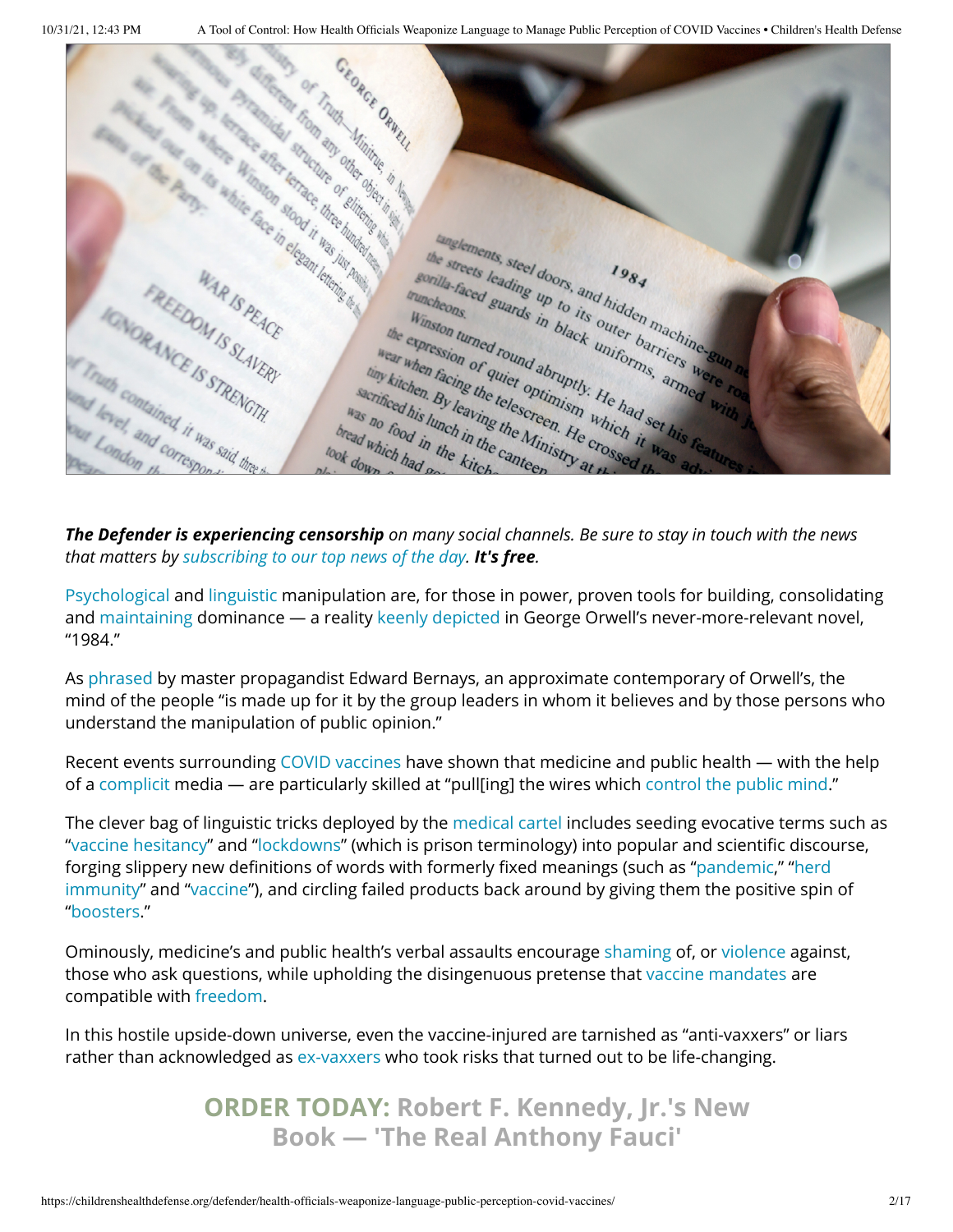#### **'Much like other stressors'**

One of the more insulting recent examples of linguistic weaponization involves a dubious psychiatric [cover](https://neuro.psychiatryonline.org/doi/10.1176/appi.neuropsych.21050116) term, "functional neurological disorder" (FND), that is suddenly being trumpeted as an explanation for the [tsunami](https://childrenshealthdefense.org/defender/vaccine-injuries-regulatory-agencies-hiding-covid-safety-data/) of adverse events — especially severe [neurological](https://thehighwire.com/videos/the-vaccine-injured-unite/) reactions — being reported all over the world in the aftermath of COVID vaccination.

Psychiatrists conveniently define FND — which they also refer to as a ["psychogenic"](https://www.merriam-webster.com/dictionary/psychogenic) (originating in the mind) or "[conversion"](https://www.webmd.com/mental-health/what-is-conversion-disorder) disorder — as "real" nervous system symptoms that "cause significant distress or problems functioning" but are "[incompatible](https://www.ncbi.nlm.nih.gov/pmc/articles/PMC7225815/) with" or "can't be [explained by"](https://www.mayoclinic.org/diseases-conditions/conversion-disorder/symptoms-causes/syc-20355197) recognized neurological diseases or other medical conditions.

Lest members of the public derive a "simplistic impression of potential links between the [COVID] vaccine and major neurological symptoms," neurologists pushing the FND story have hastened to reassure people that the "close development of functional motor symptoms after the [vaccine](https://www.medpagetoday.com/neurology/generalneurology/94151) does not implicate the vaccine as the cause of those symptoms."

One of these individuals is National Institutes of Health-funded neurologist [Alberto](https://researchdirectory.uc.edu/p/espayaj) Espay, who implausibly adds that COVID vaccination (which entails injection with high-risk [substances](https://childrenshealthdefense.org/press-release/fda-ignores-rfk-jr-s-pleas-for-vaccine-safety-oversight-concerning-peg-suspected-to-cause-anaphylaxis/) and [technologies\)](https://childrenshealthdefense.org/news/vaccine-safety/covid-19-the-spearpoint-for-rolling-out-a-new-era-of-high-risk-genetically-engineered-vaccines/) is just "a stressor or precipitant, much like any other stressor … such as a motor vehicle accident or sleep deprivation."

Officials and the media are audaciously trotting out the FND narrative on both sides of the pond, as evidenced by a recent Daily Mail [headline](https://www.dailymail.co.uk/news/article-9825965/Videos-people-struggling-walk-getting-Covid-vaccine-NOT-result-jab.html) that read, "Videos of people 'struggling to walk' after getting their COVID vaccine are NOT result of jab itself but a condition triggered by stress or trauma."

Helping with the spin, a member of the UK's Joint Committee on Vaccination and Immunization straightfacedly [attributed](https://www.dailymail.co.uk/news/article-9825965/Videos-people-struggling-walk-getting-Covid-vaccine-NOT-result-jab.html) this "stress" to coercion, stating: "If people begin to feel they are being kind of forced against their will to do something, then in a sense that's quite a damaging thing to do because it gives people the impression vaccination is something being imposed on them."

# **Subscribe to The Defender - It's Free!**

Last Name..

Email..

## **SIGN UP**

Hammering home the point that "there is nothing to see here," Kings College London physician Matthew Butler solemnly (and without evidence) [agrees](https://www.medpagetoday.com/neurology/generalneurology/94151) that FND — though "serious and debilitating" — "does not implicate any vaccine constituents and should not hamper ongoing vaccination efforts."

Butler is the lead author of a May 2020 [paper](https://www.ncbi.nlm.nih.gov/pmc/articles/PMC7225815/) proposing FND patients' "abnormal body-focussed attention" be treated with psychedelics such as LSD and psilocybin — never mind that psychedelics themselves, admit Butler and co-authors, "sometimes produce abnormal physical and motor effects," including seizures.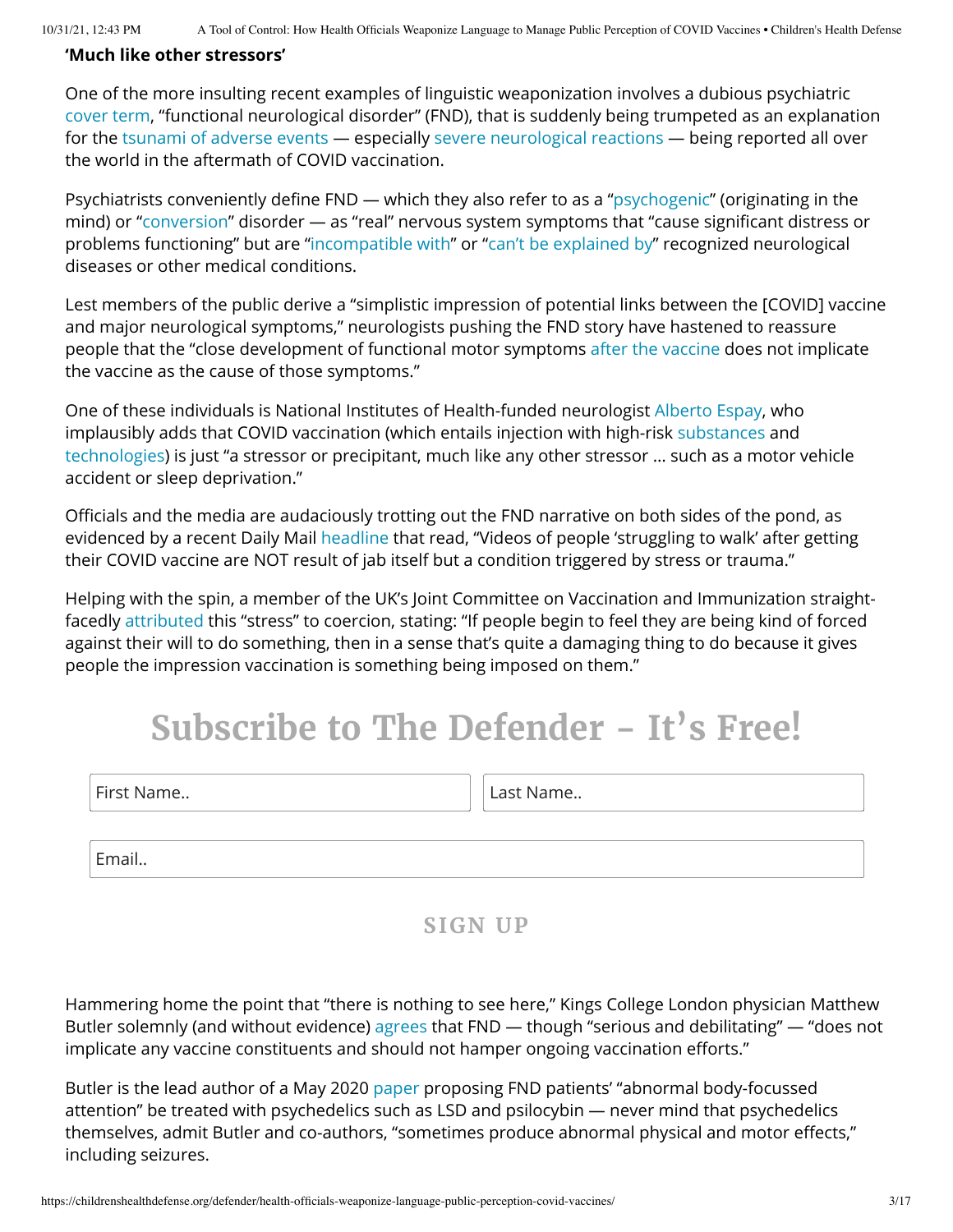#### **An all-too-familiar game**

To past victims of vaccine injury, the "it's all in your mind" sleight-of-hand being summoned to dismiss COVID vaccine injuries is all too familiar.

Consider autism, which psychiatrists [blamed,](https://childrenshealthdefense.org/news/the-autism-blame-game-this-time-its-the-womb/) in its earliest days, on emotionally distant "refrigerator moms."

In more recent decades, families affected by autism have experienced the double whammy of regulatory indifference to likely culprits (including not just [neurotoxic](https://childrenshealthdefense.org/news/regulators-remain-indifferent-to-unsafe-levels-of-aluminum-in-vaccines/) vaccines but other probable [environmental](https://childrenshealthdefense.org/news/childhood-cancers-autism-environmental-toxins/) triggers) alongside brazen [denial](https://childrenshealthdefense.org/news/thousand-fold-increase-in-autism-prevalence-since-the-1930s/) of autism's escalating [prevalence](https://childrenshealthdefense.org/defender/lawsuit-merck-gardasil-hpv-vaccine-injuries/).

Young people [injured](https://childrenshealthdefense.org/defender/lawsuit-merck-gardasil-hpv-vaccine-injuries/) by human papillomavirus (HPV) vaccines tell similar stories of "denial [and dismissal](https://childrenshealthdefense.org/store/products/hpv-vaccine-on-trial-seeking-justice-for-a-generation-betrayed/) of reported harms and deaths." Researchers who in 2017 reviewed the serious adverse events reported during two of the largest HPV vaccine clinical trials noted that "Practically, [none](https://pubmed.ncbi.nlm.nih.gov/28730271/) of the serious adverse events occurring in any arm of both studies were judged [by the manufacturers] to have been vaccinerelated."

In the face of severe symptoms such as heart-attack-like chest pain, numbness and swelling of extremities, hair loss, whole-body aches and extreme fatigue, boys and girls injured by HPV vaccines have been repeatedly subjected to medical [gaslighting](https://www.medicalnewstoday.com/articles/gaslighting#gaslighting-examples) — [told](https://www.nvic.org/vaccines-and-diseases/HPV/gabrielle.aspx) they are "crazy" and just need to "slow down."

In one incident in Australia, after "26 girls presented to the school's sick bay with symptoms including dizziness, syncope [fainting] and neurological complaints" [within](https://www.mja.com.au/system/files/issues/189_05_010908/but10172_fm.pdf) two hours of receiving HPV vaccines at school, pharma-funded researchers had the chutzpah to dismiss the safety signal and characterize the episode as a "mass psychogenic event" — which they defined as "the collective occurrence of a constellation of symptoms suggestive of organic illness but without an identified cause in a group of people with shared beliefs about the cause."

### **Recognize, question and reclaim**

The medical-public health-pharma cartel, the "small [cabal](https://www.biznews.com/thought-leaders/2021/07/09/world-health-organisation) of wealthy countries, corporations and individuals" that support it, and their media mouthpieces are supremely confident in their ability to manage public perceptions through words [and narratives](https://oxfordre.com/communication/view/10.1093/acrefore/9780190228613.001.0001/acrefore-9780190228613-e-436), whether for the purpose of ["mystifying"](https://www.arcjournals.org/pdfs/ijsell/v3-i7/3.pdf) the public about key events, securing buy-in for oppressive policies or sowing discord to divide [and conquer.](https://www.scientificamerican.com/podcast/episode/divide-and-conquer-could-be-good-covid-strategy/) (As journalists Caitlin [Johnstone](https://www.rt.com/op-ed/527285-cia-covert-overt-media-manipulation/) and Glenn [Greenwald](https://www.realclearpolitics.com/video/2021/06/18/greenwald_fbi_involvement_in_capitol_riot_not_a_crazy_conspiracy_theory_this_is_what_they_do.html) also remind us, many media personalities are intelligence agency veterans or assets, and the "sole owner of the Washington Post is a CIA [contractor.](https://www.huffpost.com/entry/why-amazons-collaboration_b_4824854)")

Thus, it pays to be attentive to how health authorities use language, for "the more you know about language, the more [immune](https://www.writerscookbook.com/media-uses-language-manipulate/) you become to its effects."

Beyond noticing the manipulation, we must also stop ceding the linguistic terrain to our would-be manipulators — for example, by eschewing weaponized vocabulary such as the pejorative term "vaccine hesitancy."

Catholic journalist Jane Stannus [points](https://www.crisismagazine.com/2021/will-the-unvaccinated-be-saved) out that the term "vaccine hesitant" portrays those who decline COVID (or other) vaccines as "'trapped by irrational fears' in a state of inaction or ignorantly opposed to science," with the strong suggestion "that such backward and weak-minded persons are worthy of contempt, especially compared with the enlightened, confident people who signed up for the vaccine immediately."

The unfortunate corollary of such language is the "witch hunt on the [unvaccinated"](https://childrenshealthdefense.org/defender/health-officials-mainstream-media-coercion-unvaccinated/) that we are already witnessing, "an act of violence against the fabric of society," says Stannus, that is "a greater evil … than